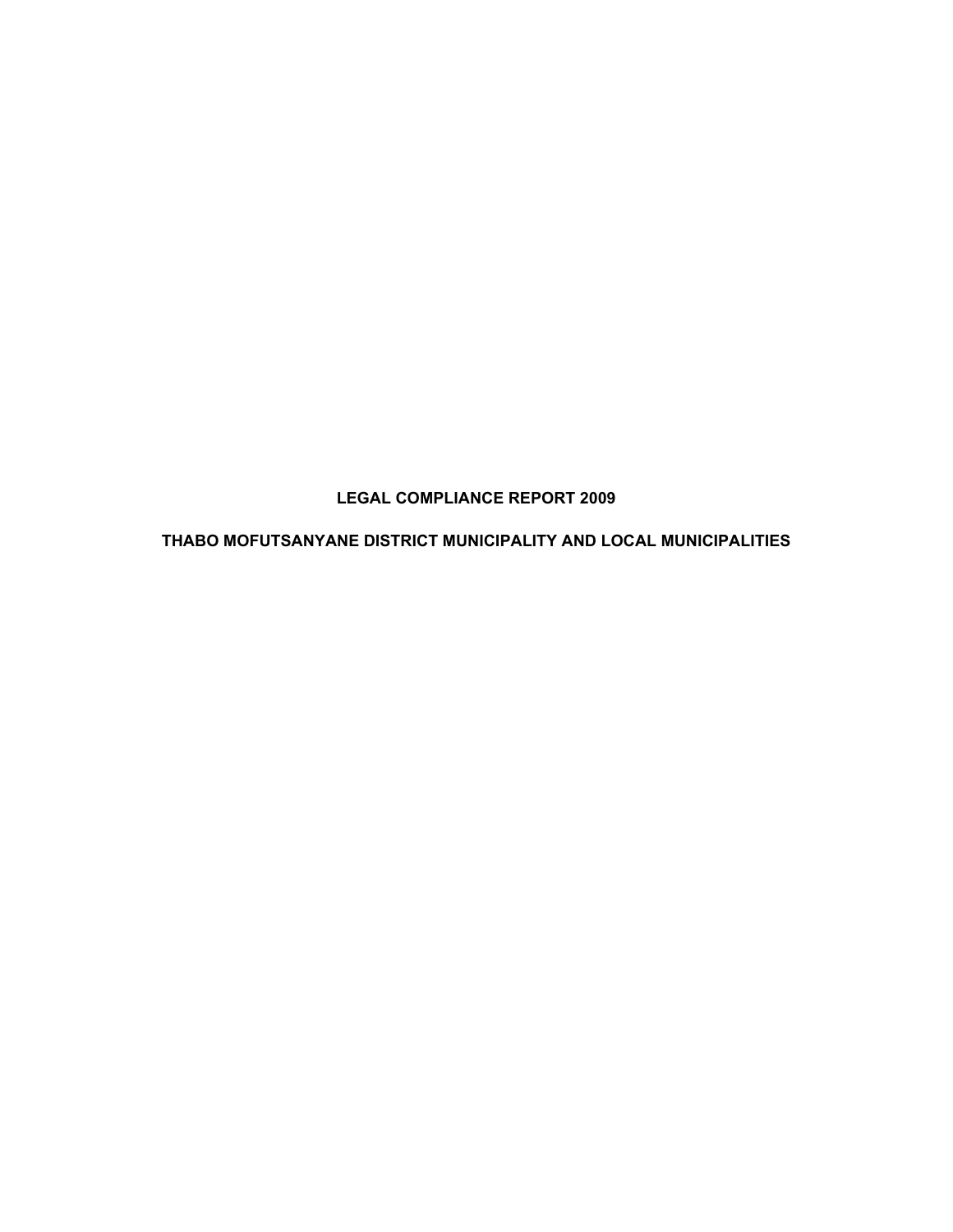### **THABO MOFUTSANYANE**

#### **Non-compliance with applicable legislation**

### **Municipal Finance Management Act, 2003 (Act No. 56 of 2003) (MFMA)**

- 1. Bank reconciliations were not available for all the bank accounts of the municipality. Section 61(1)(b) and (c) of the MFMA
- 2. Council did not have a budget-related policy to regulate the budgeting process. The lack of polices resulted in an unrealistic income budget and significant deviations between budgeted and actual expenditure that could not be appropriately explained. Section 21 of the MFMA
- 3. Payments amounting to R1 million were not always made within 30 days of receipt of the invoice. Section 65(2)(e) of the MFMA
- 4. Goods received could not be confirmed as having been received. Section 65(2)(a-c) of the MFMA
- 5. Insufficient disclosure was made in the financial statements regarding the bank account. Section 125(2)(a) of the MFMA,
- 6. In terms of section 121(3)(c ) of the MFMA, the annual report of a municipality must include the annual performance report of the municipality prepared by the municipality in terms of section 46 of the Local Government Municipal Systems Act, 2000 (Act No 32 of 2000) (MSA).
- 7. The service delivery budget implementation plan was not approved by council within the time frame required by section 53 of the MFMA.
- 8. In terms of section 121(3)(c) of the MFMA, the annual report of a municipality must include the annual performance report of the municipality prepared by the municipality in terms of section 46 of the Local Government: Municipal Systems Act, 2000 (Act No. 32 of 2000) (MSA).
- 9. The municipality did not submit performance information as required by section 121(3)(c) of the MFMA

#### **Municipal Systems Act, 2000 (Act No. 32 of 2000) (MSA)**

- 1. No evidence could be obtained that council had managed the performance management system and formally approved it as required by section 39 of the MSA.
- 2. No evidence could be obtained that council had approved the 2007-08 process plan as required by section 28 of the MSA.
- 3. No evidence could be obtained that the approved IDP was submitted to the MEC as required by section 32 of the MSA
- 4. No key performance indicators or performance targets were included in the Integrated Development Plan for 2007-08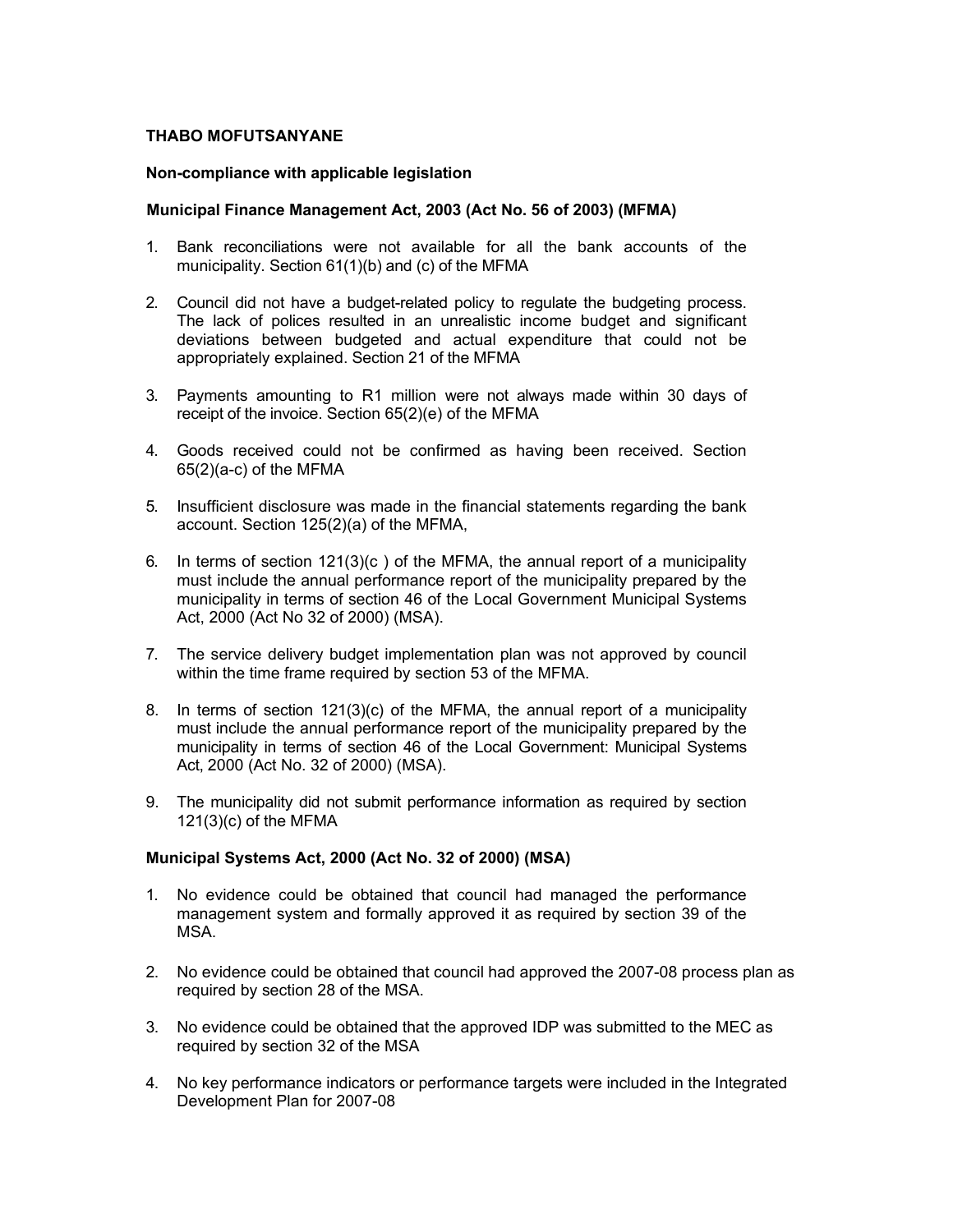# **SETSOTO**

#### **Non-compliance with applicable legislation**

#### **Municipal Finance Management Act, 2003 (Act No 56 of 2003)(MFMA)**

- 1. Section 115(1 )(b) of the MFMA states that the Accounting Officer of a municipality must take all reasonable steps to ensure that proper mechanisms and separation of duties are in place to minimize the likelihood of fraud, corruption, favouratism, unfair and irregular practices. The municipality did not have a strategy in place to prevent fraud and corruption such as a fraud prevention plan.
- 2. The accounting officer is responsible for ensuring that the municipality has and maintain effective, efficient and transparent systems of risk management in terms of section  $62(1)(c)(1)$  of the MFMA. In the absence of a risk management policy and **a** risk management committee was not established to assist the accounting officer in managing risks and to determine appropriate strategies dealing with such risks.
- 3. In terms of section 53(1)(c)(ii) of the MFMA the mayor must take all reasonable steps to ensure that the service delivery and budget implementation plan (SDBIP) is approved within 28 days after approval of the budget. Through inspection of the budget and the SDBIP I noticed that the budget was approved on 31 May 2007 but the SDBIP only on 07 August 2007 which is almost two months after the budget was approved. Management could not provide me with evidence that the council and the MEC were informed of the delay in approval of the SDBIP in terms of section 53(2) of the MFMA

#### **Municipal Systems Act, 2000 (Act No 32 of 2000)(MSA)**

- 1. In terms of section 67 of the MSA, a municipality must develop and adopt appropriate systems and procedures to ensure fair, efficient, effective and transparent personnel administration. The policy regulating personnel matters was only implemented during June 2008.
- 2. In terms of section 121(3)(c) of the MFMA, the annua! report of a municipality must include the annual performance report of the municipality prepared by the municipality in terms of section 46 of the Local Government: Municipal Systems Act, 2000 (Act No. 32 of 2000) (MSA).
- 3. It was not possible to obtain sufficient evidence that the performance agreements signed for section 55 and 57 managers were aligned to the IDP and the Performance Management System of the municipality.
- 4. The integrated development plan of the Setsoto local municipality did not include the key performance indicators and performance targets determined in terms of its performance management system, as required by section 26(i) of the MSA
- 5. The municipality did not appoint and budget for a performance audit committee, neither was another audit committee utilised as the performance audit committee.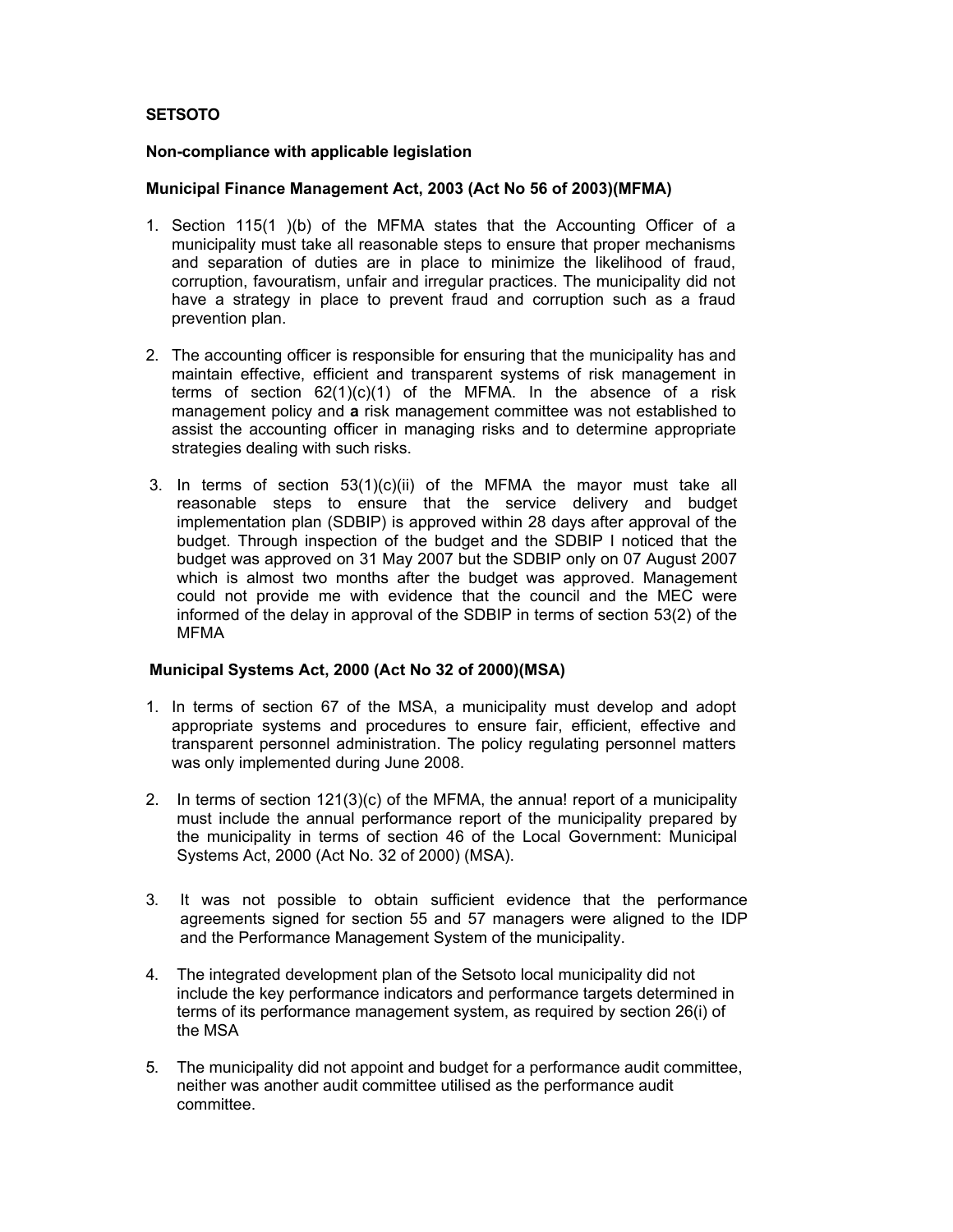6. The municipality has not reported performance against predetermined objectives, as required by section 46 of the MSA.

# **DIHLABENG**

#### **Non-compliance with applicable legislation**

### **Municipal Finance Management Act, 2003 (Act No 56 of 2003)(MFMA)**

- 1. Policies were only submitted to council for adoption on 29 May 2008. (Sect 62 (1)(c)(i)).
- 2. The accounting officer did not implement controls to ensure a complete, sufficient asset register. Sect 63).
- 3. Payments were not always made within 30 days of receipt of invoices. Sect 65(2)(e))
- 4. The accounting officer of a municipality must place on the website certain documents of the municipality, which was not done in all instances. (Sect 75(1))
- 5. The municipality did not approve the budget and supply chain management policies in terms of section 111 and did not inform the provincial treasury of such a failure or noncompliance in terms of section 73 and 111.
- 6. The annual report for the 2006-07 financial year was not submitted and tabled. (Sect 127 and 130)

# **NKETOANA**

#### **Non-compliance with applicable legislation**

#### **Municipal Finance Management Act**

- 1. The council did not adopt resolutions setting measurable performance objectives for revenue from each source and each vote and approving changes to budget-related policies, together with the adoption of the budget as required by section 24(2)(c) of the MFMA.
- 2. No evidence existed that irregular, fruitless and wasteful expenditure incurred in previous financial years to the value of R1 049 287 was to be recovered or, after investigation by a council committee, certified by the council as irrecoverable and written off by the council.
- 3. Contrary to section 45 of the MFMA evidence that the municipality's overdraft facility of R2 000 000 was approved by council could not be obtained.
- 4. Contrary to section 62(1 )(c) of the MFMA the municipality did not maintain effective, efficient and transparent systems of risk management and internal control.
- 5. Contrary to section 65(2)(j) of the MFMA bank reconciliations were only performed at year-end and not on a monthly basis.
- 6. No indication existed that the National Treasury was informed of the arrear accounts of other state organs amounting to R5 336 226 as required by section 64(3) of the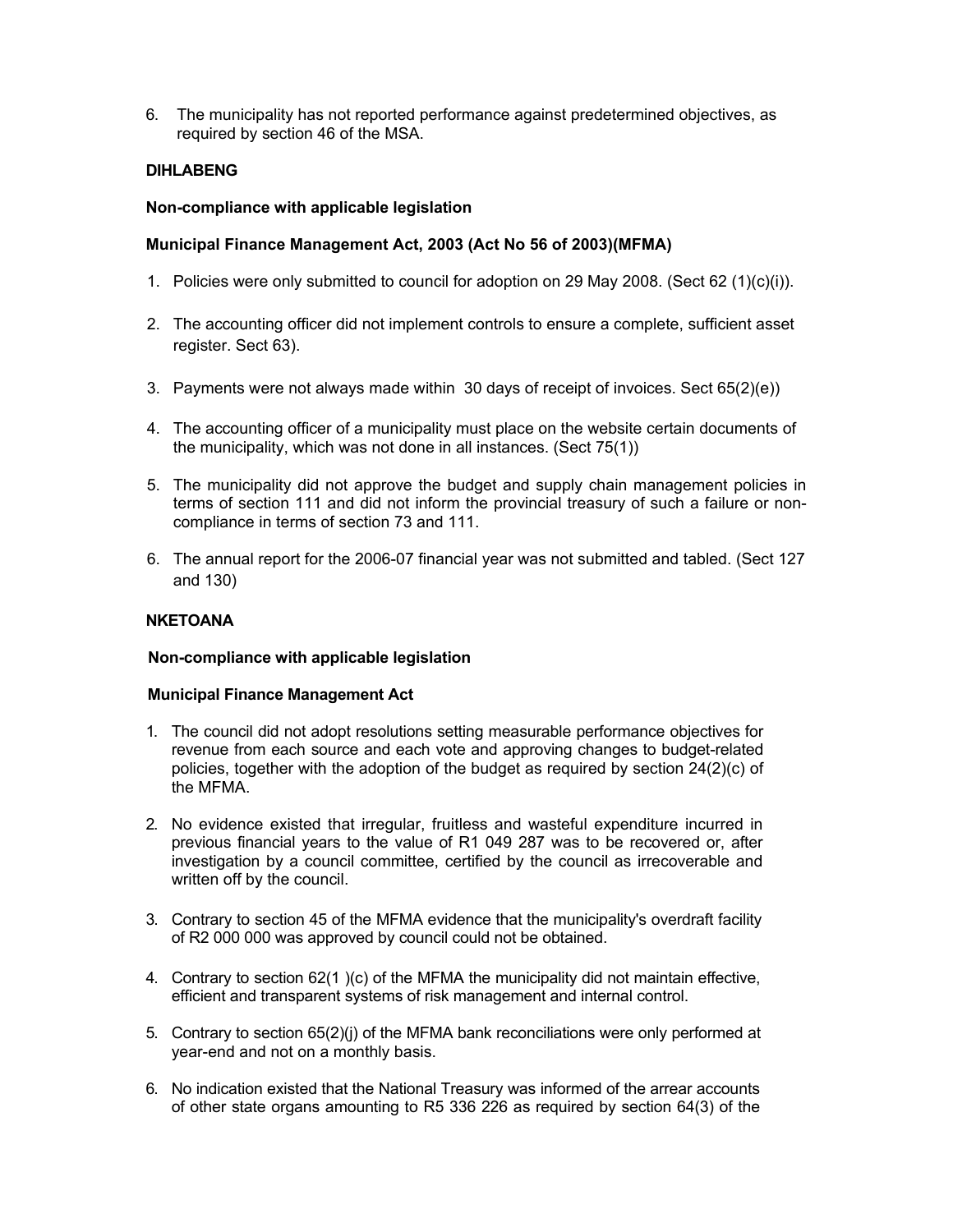MFMA.

- 7. The provincial treasury was not informed of the failure by the municipality to adopt and implement a budget and supply chain management policy as contemplated in section 73 of the MFMA.
- 8. The municipality has not adopted and implemented its draft supply chain management policy for the year under review as required by section 111 of the MFMA
- 9. The annual report for the 2006-07 financial year has not yet been prepared and adopted by the council in accordance with sections 121(1) and 127 of the MFMA.
- 10. The matters raised in the prior year audit report were not adequately addressed as per section 131(1) of the MFMA.
- 11. A report by the accounting officer on mid-year budget and performance assessments, as required by section 72 of the MFMA was not performed

#### **Municipal Systems Act**

- 1. Councillors did not complete updated financial disclosure forms in the year under review as required by schedule 1 of the MSA.
- 2. Performance contracts with managers have not been concluded and/or revised as required by section 57 of the MSA
- 3. In terms of section 121(3)(c) of the MFMA, the annual report of a municipality must include the annual performance report of the municipality prepared by the municipality in terms of section 46 of the MSA.
- 4. The municipality has not reported performance against predetermined objectives, as required by section 41 of the MSA.
- 5. The municipality did not develop and implement a performance management system, as required by regulations 7 and 8 of the Local Government: Municipal Planning and Performance Management Regulations, 2001 *(GNR 796 of 2001)* and sections 38 to 42 of the MSA.
- 6. A process was not adopted which would set out in writing guidance on the planning, drafting, adoption and review of the municipality's IDP, as required in terms of section 28(1) of the MSA.
- 7. The municipality did not afford the local community at least 21 days to comment on the final draft of its IDP before the plan was submitted to council for adoption, as required by regulation 15(3) of the Municipal Planning and Performance Management Regulations, 2001.
- 8. The public was not notified within 14 days after the adoption of the IDP, that the IDP has been adopted and that copies of, or extracts from, the plan are available for public inspection at specified places as required by section 25(4) of the MSA.
- 9. A forum was not established to enhance community participation in the drafting and implementation of the IDP and the monitoring, measurement and review of the municipality's performance in relation to the key performance indicators and performance targets set by the municipality, as required by regulation 15(1) of the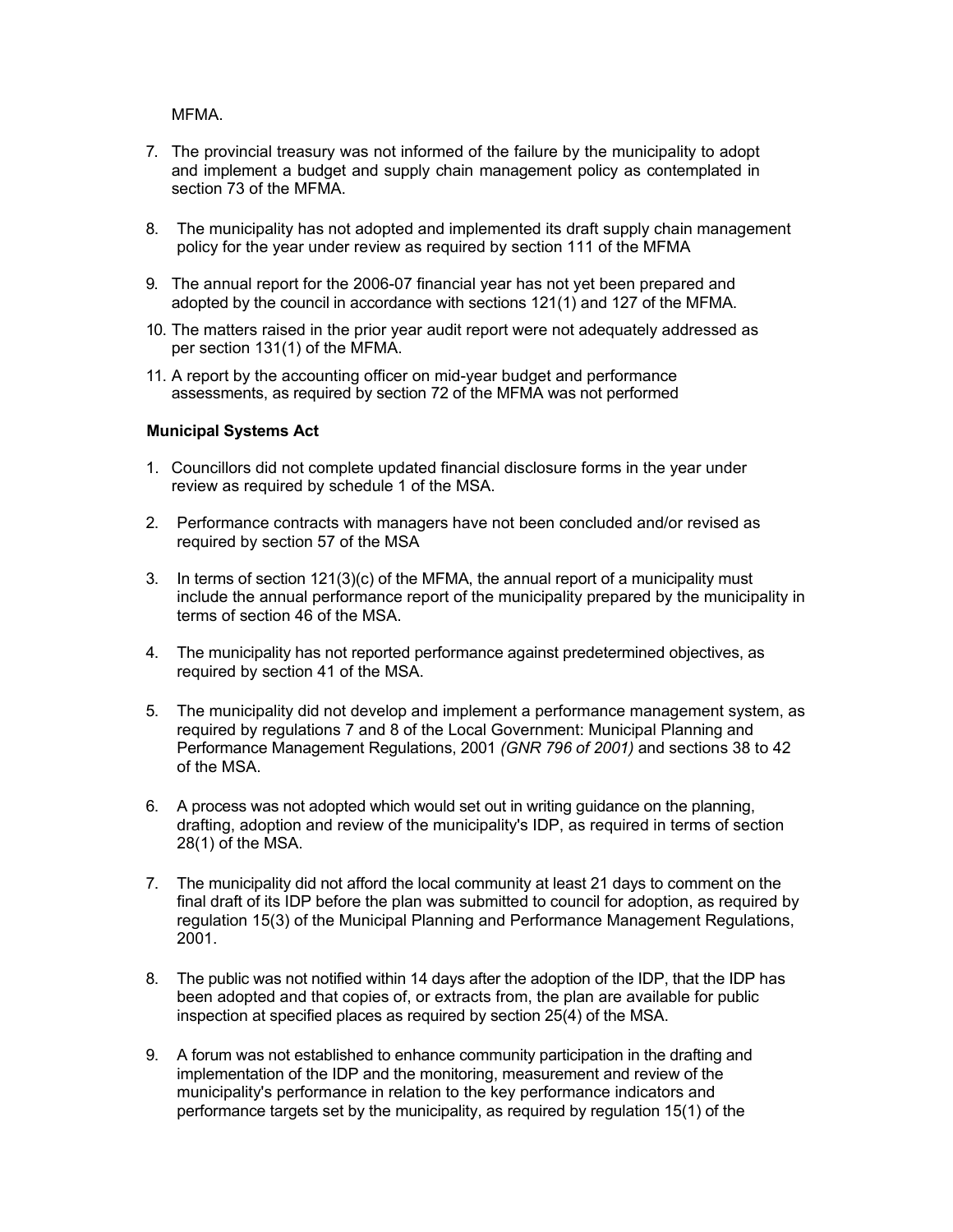Municipal Planning and Performance Management Regulations, 2001 and section 28(2) of the MSA.

- 10. The municipality did not develop and implement a service delivery and budget implementation plan (SDBIP) for the period under review, as required by section 69(3)oftheMFMA.
- 11. The audit committee, which was also appointed as the performance audit committee, was not fully functional during the year as it did not meet at least twice where a quorum was present and did not make recommendations regarding a performance management system to the council of the municipality, as required by regulation 14 of the Municipal Planning and Performance Management Regulations 2001.
- 12. The municipality did not develop and implement mechanisms, systems and processes for auditing the results of performance measurement as part of its internal auditing processes as required in terms of section 45 of the MSA and section 165(2)(b)(v)of the MFMA.
- 13. The municipality did not set appropriate key performance indicators and targets as a yardstick for measuring performance, including outcomes and impact, with regard to the municipality's development priorities and objectives set out in its IDP, as required by regulations 9 to 12 of the Municipal Planning and Performance Management Regulations, 2001, and sections 41(1)(a), 43 and 44 of the MFMA. The IDP was further incomplete with regard to institutional framework, council's development priorities and objectives, an alignment to the national and provincial sectoral plans and a three-year financial plan.

# **MALUTI A PHOFUNG**

# **Finance Management Act, 2003 (Act No. 56 of 2003) (MFMA)**

- 1. Section 75 requires that certain information, including the annual report, be placed on the website of the municipality Section 21 (a) of the Systems Act stipulates that if the municipality does not have a website it should disclose the required information on an organised local government website sponsored by the National Treasury. No evidence could be found that this was done.
- 2. Section 27 of the MFMA states that should the mayor of the municipality become aware of any impending non-compliance with any provisions of the MFMA or any other legislation pertaining to the tabling or approval of the annual budget or compulsory consultation processes, he/she must inform the MEC for Finance and the National Treasury in writing of such non-compliance or remedial action to be taken. No correspondence of this nature could be presented.
- 3. There was no documentary proof that the accounting officer submitted a draft service delivery and budget implementation plan for the budget year within 14 days after the approval of the annual budget as required by section 69(3)(a).
- 4. Section 69(3)(b) requires that drafts of the annual performance agreements as required in terms of section 57(1 )(b) of the Municipal Systems Act for the municipal manager and all senior managers must be submitted to the mayor no later than 14 days after the approval of the annual budget. Proof could not be presented that this was done.
- 5. Section 17 requires certain information to be included in the budget when tabled for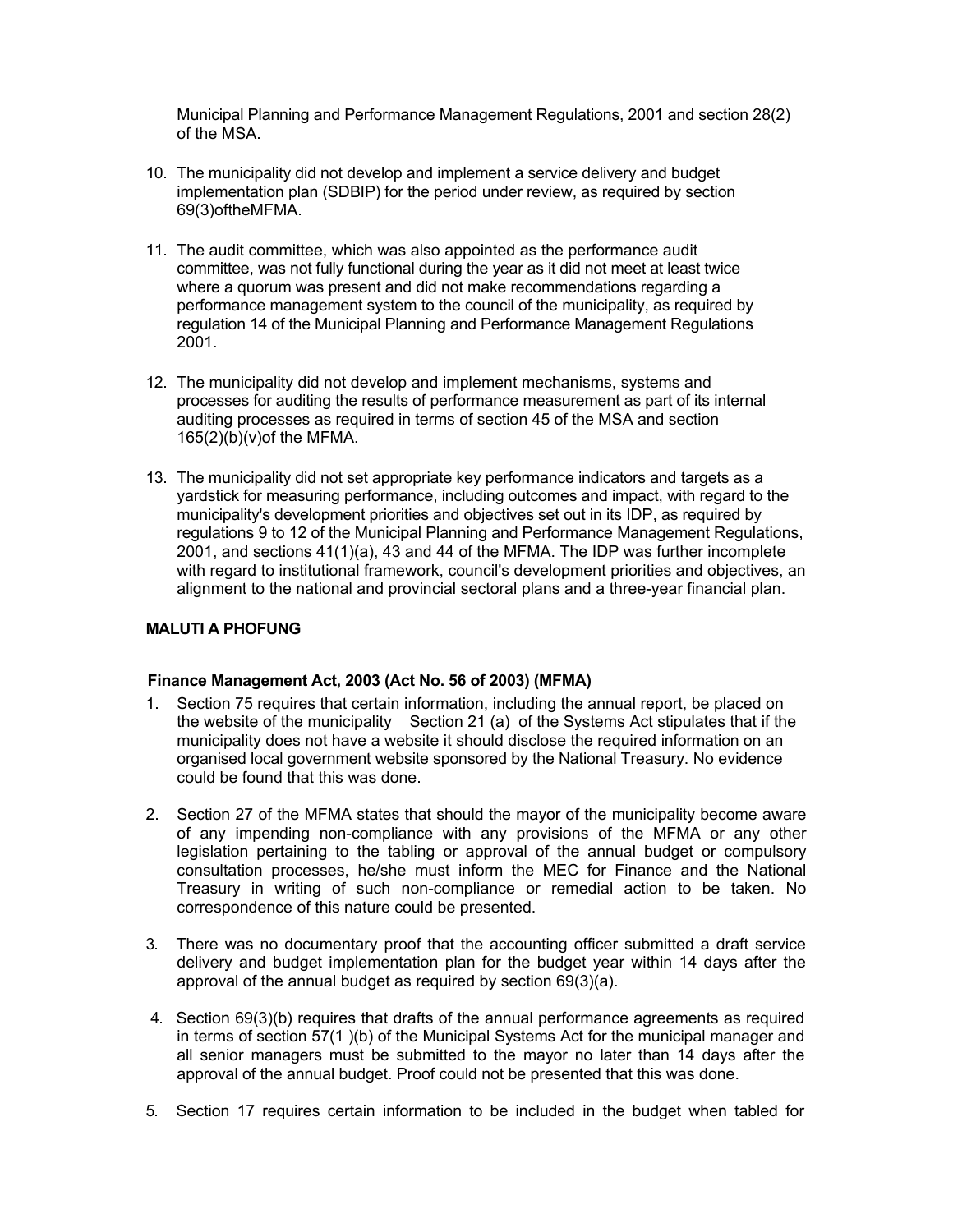example:

- information regarding any proposed amendments to the municipality's integrated development plan;
- proposed amendments to the budget-related policies
- information regarding any proposed new municipal entities;
- service delivery agreements or material amendments to existing service delivery agreements; and
- details of the proposed cost for the budget year to a municipal entity under the sole control of the municipality.

No evidence could be obtained that this information was submitted with the budget.

- 6. The adjustment budget was not accompanied by an explanation of the impact of the adjustment budget on the annual budget, nor was the budget accompanied by an explanation of the impact of the increased spending on the annual budgets for the next two years as required by section 28.
- 7. Evidence that the mayor did within 30 days of the end of each quarter submit a report to the council on the implementation of the budget and the financial state of affairs of the municipality as required by section 52 could not be submitted.
- 8. The monthly budget reports of the municipality indicate that it had negative cash flows for a number of months. This is an indication of non-compliance with section 65(2)(h) which requires that the accounting officer must take all reasonable steps to ensure that the municipality's available working capital is managed effectively and economically in terms of the prescribed cash management and investment framework.
- 9. Section 71(1) of the MFMA requires that the accounting officer of a municipality must by no later than 10 working days after the end of each month submit to the mayor of the municipality and the relevant provincial treasury a monthly budget statement in the format prescribed by section 71(1). Several of these monthly reports were not submitted timeously or at all.
- 10. Supporting documentation could not be obtained to verify that the annual budget was submitted to the National Treasury and the relevant provincial treasury in printed and electronic format as required by section 24.
- 11. Section 64(3) of the MFMA requires the municipality to report all outstanding balances relating to organs of state to the National Treasury. Upon inspection of the report it was noted that no outstanding balances were reported although there were amounts owed to the municipality by at least some of the provincial departments.
- 12. In terms of section 121(3)(c) of the MFMA, the annual report of a municipality must include the annual performance report of the municipality prepared by the municipality in terms of section 46 of the Local Government: Municipal Systems Act, 2000 (Act No. 32 of 2000) (MSA).